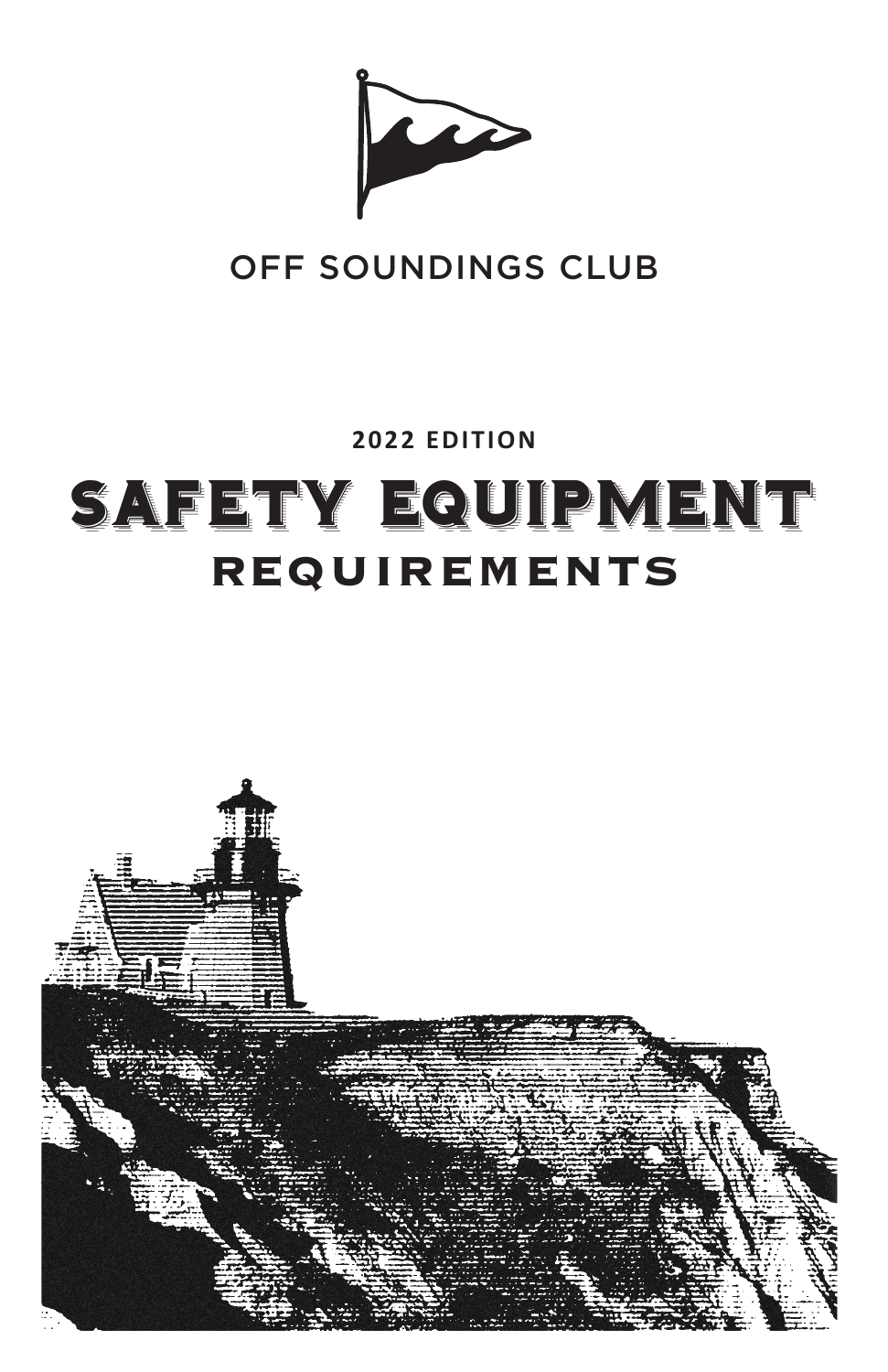Boat Name/Sail #\_\_\_\_\_\_\_\_\_\_\_\_\_\_\_\_\_\_\_\_\_\_\_\_\_\_\_\_

# **Fundamental Application**

The following Requirements and Recommendations are based on the US Safety Equipment Requirements (USSER) issued by US Sailing (effective date: 01/01/2022, revision 2022.0). Note: The numbers in parentheses following some items (e.g., 1.1) refers the applicable USSER # (s).

The Safety Equipment Requirements establish uniform minimum equipment and training standards for a variety of boats racing in differing conditions. These regulations do not replace, but rather supplement, the requirements of applicable local or national authority for boating, the Racing Rules of Sailing (RRS), the rules of Class Associations and any applicable rating rules. (1.1)

Note: The last item on this safety checklist identifies that a self-inspection has been completed by the Skipper or Designated Representative.

# **Overall Responsibility**

- $\Box$  The safety of a boat and her crew is the sole and inescapable responsibility of the "person in charge", as per RRS 46, who SHALL ensure that the boat is seaworthy and manned by an experienced crew with sufficient ability and experience to face bad weather. S/he SHALL be satisfied as to the soundness of hull, spars, rigging, sails and all gear. S/he SHALL ensure that all safety equipment is at all times properly maintained and safely stowed and that the crew knows where it is kept and how it is to be used. (1.2)
- $\Box$  A boat may be inspected at any time by an equipment inspector or measurer appointed for the event. If she does not comply with these regulations, her entry may be rejected, or she will be subject to a protest filed by the RC. A Violation of the Safety Equipment Requirements may result in a penalty other than disqualification. (1.3)
- $\Box$  All equipment required SHALL function properly, be regularly checked, cleaned and serviced, and be of a type, size and capacity suitable for the intended use and size of the boat and the size of the crew. This equipment SHALL be readily accessible while underway and, when not in use, stored in such a way that deterioration is minimized. (1.4)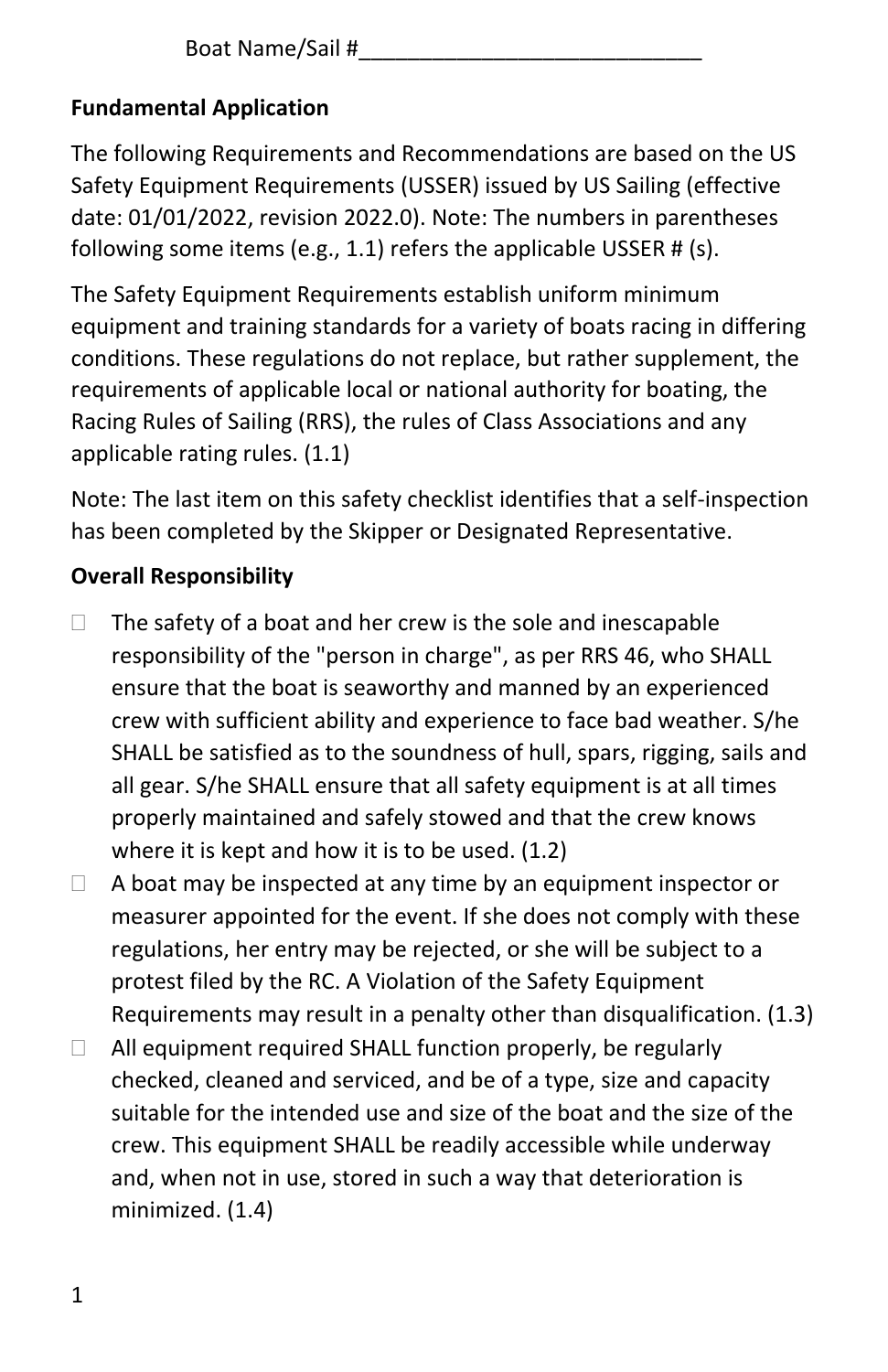Boat Name/Sail #\_\_\_\_\_\_\_\_\_\_\_\_\_\_\_\_\_\_\_\_\_\_\_\_\_\_\_\_

# **Structural Features, Strength of Build, Watertight Integrity, Hatches, Companionway(s), Cockpit, Engine & Accommodations**

- $\Box$  A boat SHALL be strongly built, watertight and, particularly with regard to hulls, decks and cabin trunks, capable of withstanding solid water and knockdowns. A boat SHALL be properly rigged and ballasted, be fully seaworthy and SHALL meet the standards set forth herein. A boat's shrouds and at least one forestay SHALL remain attached at all times. (1.6)
- $\Box$  A boat's hull, including, deck, coach roof, windows, hatches and all other parts, SHALL form an integral watertight unit and any openings in it SHALL be capable of being immediately secured to maintain this integrity. (1.7)
- $\Box$  A boat's companionway(s) SHALL be capable of being blocked off to main deck level. The method of blocking should be solid, (essentially) watertight and rigidly secured, if not permanent. (2.1.1)
- $\Box$  A boat's hatch boards, whether or not in position in the hatchway. SHALL be secured in a way (e.g., by lanyard) that prevents their being lost overboard. (2.1.2)
- $\Box$  A boat's entire cockpit SHALL be solid, watertight, strongly fastened and/or sealed. Weather-tight seat hatches are acceptable only if capable of being secured when closed. (2.1.3)
- $\Box$  A boat's cockpit drains SHALL be capable of draining six inches of water in 5 minutes. One square inch (645mm2) of effective drain per eight square feet (0.743m2) of cockpit sole will meet this requirement. (2.1.4)
- $\Box$  A boat's maximum cockpit volume for cockpits not open to the sea, including any compartments capable of flooding, to lowest points of coaming over which water can adequately escape, should not exceed 0.08 x LOA x Max. Beam x Freeboard aft. The cockpit sole should be at least 0.02 x LOA above LWL. (2.1.5.2)
- A boat's through-hull openings below the waterline SHALL be equipped with sea cocks or valves, except for integral deck scuppers, speed transducers, depth finder transducers and the like; however, a means of closing such openings SHALL be provided. (2.1.6)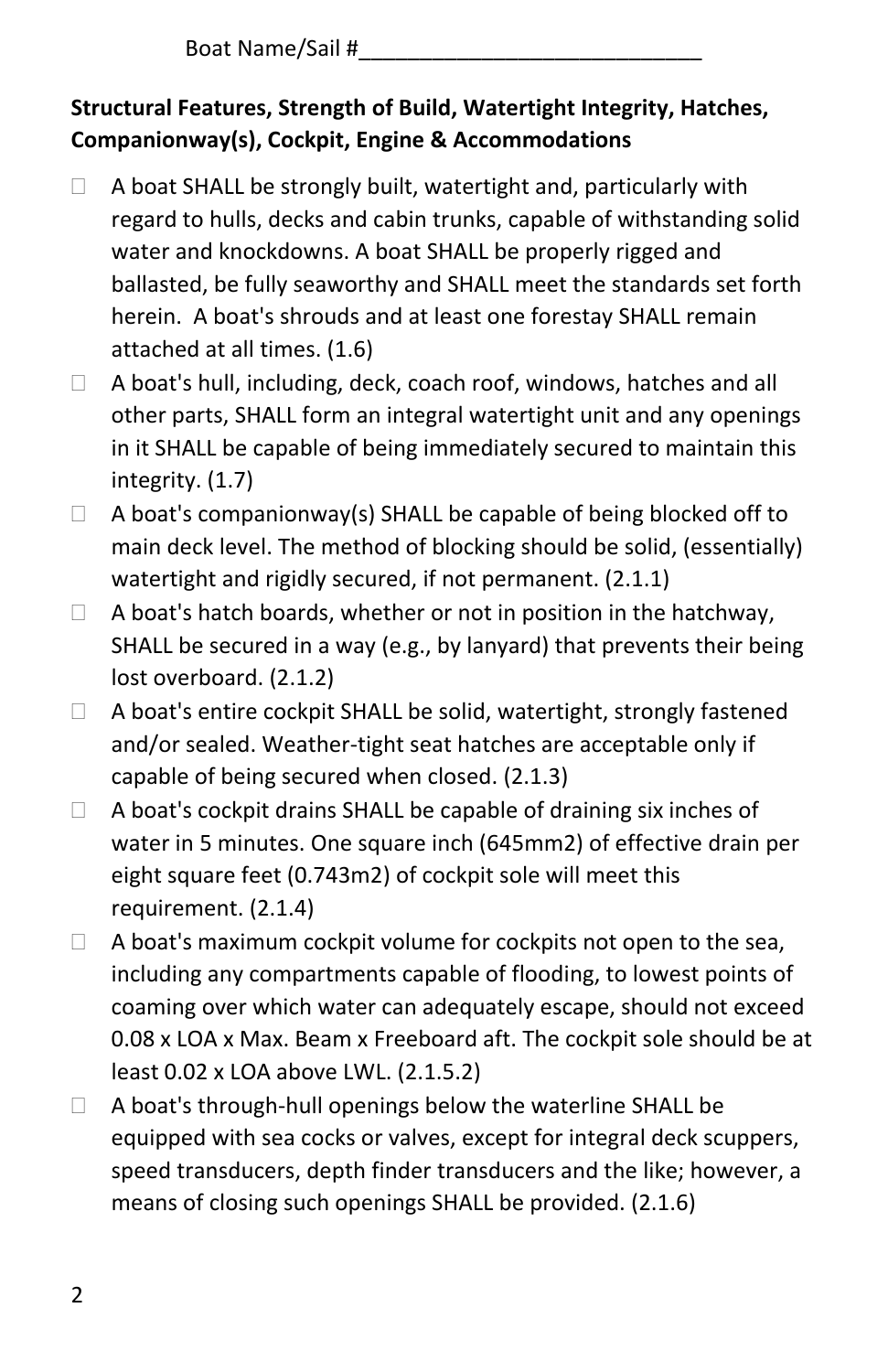- $\Box$  A boat's heavy items such as batteries, stoves, toolboxes, anchors, chain and internal ballast SHALL be secured. (1.5)
- $\Box$  A boat SHALL have a mechanical propulsion system that is quickly available and capable of driving the boat at a minimum speed in knots equivalent to the square root of LWL in feet (1.8 times the square root of the waterline in meters) for 4 hours. (2.7.2)
- $\Box$  A boat should have the heel of a keel-stepped mast securely fastened to the mast step or adjoining structure. (2.6)
- $\Box$  A boat SHALL be equipped with a head or a fitted bucket. (2.3.1)

# **Lifelines, Bow Pulpits & Toe Rails**

 $\Box$  On boats that, BY DESIGN, do not meet the following lifeline, bow pulpit and toe-rail requirements (e.g., Melges 24, Various Multihulls) all crew members MUST wear Life Jackets at all times while racing.

#### OR

- $\Box$  A boat's deck including the headstay SHALL be surrounded by a suitably strong enclosure, typically consisting of lifelines and pulpits (2.4.1)
- $\Box$  A boat's stanchion and pulpit bases SHALL be within the working deck. (2.4.2)
- $\Box$  Bow pulpits may be open, but the opening between the vertical portion of stanchion pulpit and any part of the boat SHALL not exceed 14.2" (360mm). (2.4.3)
- $\Box$  Lifelines SHALL be uncoated stainless-steel wire. A multipart-lashing segment not to exceed 4" per end termination for the purpose of attaching lifelines to pulpits is allowed. Lifelines SHALL be taut. (2.4.4)
- $\Box$  The maximum spacing between lifeline supports (e.g. stanchions and pulpits) SHALL be 87" (2.2m). (2.4.5)
- □ Boats under 30' (9.14m) SHALL have at least one lifeline with 18" (457mm) minimum height above deck, and a maximum vertical gap of 18" (457mm). Taller heights will require a second lifeline. The minimum diameter SHALL be 1/8" (3mm). (2.4.6)
- Boats 30' and over (9.14m) SHALL have at least two lifelines with 24" (762mm) minimum height above deck, and a maximum vertical gap of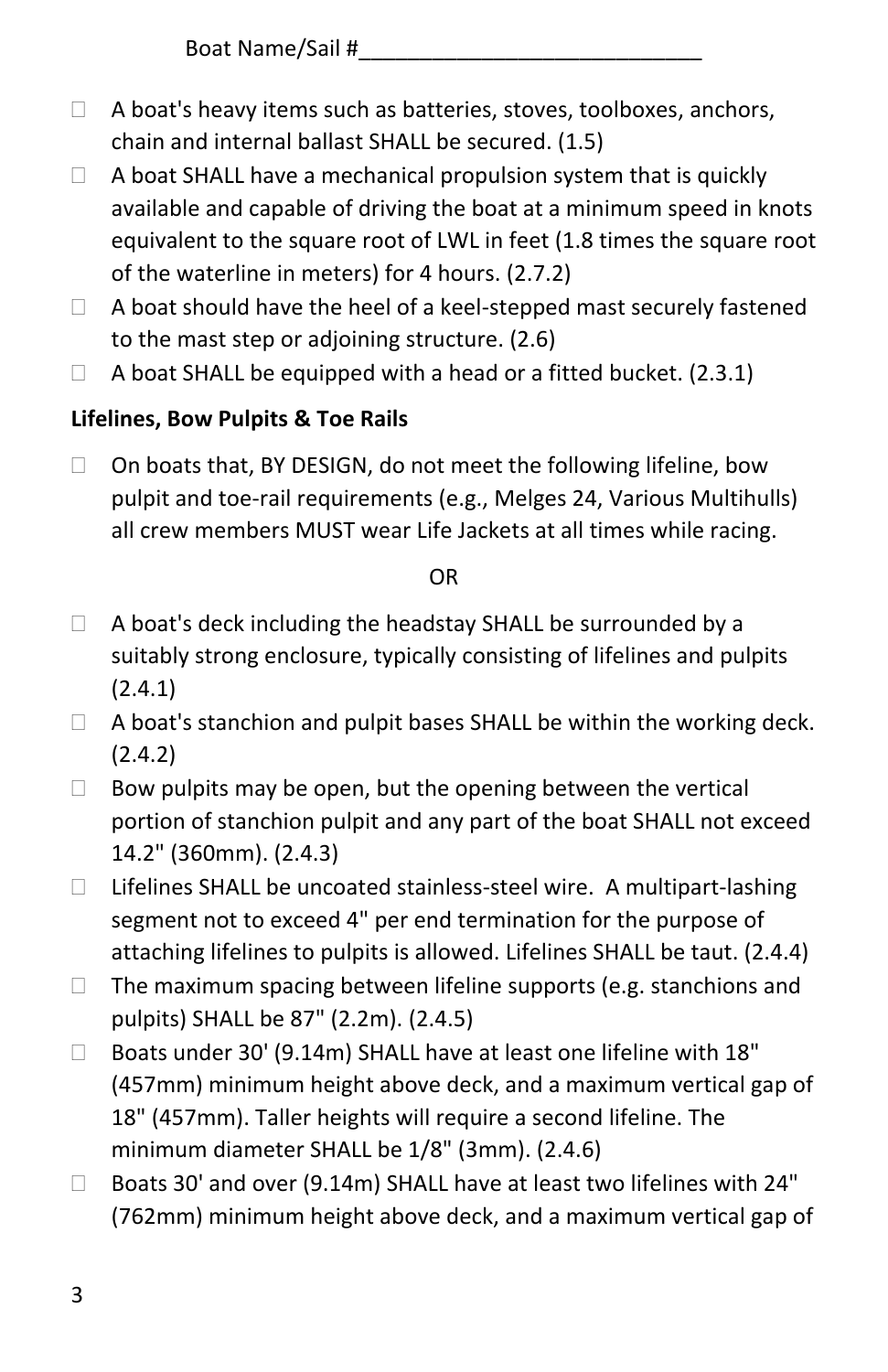15" (381mm). The minimum diameter will be 5/32" (4mm) for boats to 43' (13.1m) and 3/16" (5mm) for boats over 43' (13.1m). (2.4.7)  $\Box$  Toe rails SHALL be fitted around the foredeck from the base of the mast (except in the way of deck hardware that could serve as toe hold) with a minimum height of 3/4" (18mm) for boats under 30' (9.14m) and 1" (25mm) for boats over 30'. An additional installed lifeline that is 1-2" (25-51mm) above the deck will satisfy this requirement for boats without toe-rails. (2.4.8)

# **Bilge Pump(s)**

 $\Box$  Boats that, BY DESIGN, do not have a permanently installed manual bilge pump, SHALL be equipped with a portable manual bilge pump of at least a 10 GPM (37.8 liter per minute) capacity. (2.5.3)

#### OR

- $\Box$  A boat SHALL have at least one permanently installed manual bilge pump that is either operable from below deck or (preferably) operable from on deck. The permanently installed manual bilge pump SHALL have a capacity of at least a 10 GPM (37.8 liter per minute) and the discharge SHALL not be dependent on an open hatch. Unless permanently attached to the pump, the bilge pump handle SHALL be securely attached to the boat in its vicinity via a lanyard or catch. A bilge pump discharge SHALL not be connected to a cockpit drain. The bilge pump SHALL not discharge into a cockpit unless that cockpit opens aft to the sea. (2.5.1, 2.5.2)
- $\Box$  The "Person in Charge" should ensure the manual bilge pump(s) is tested at least once annually.

#### **Life Jackets, Jacklines, Safety Harnesses and Tethers**

 $\Box$  As a minimum, each crewmember SHALL have a life jacket intended for small boat sailing or other active boating (no belt packs). Each such life jacket SHALL be USCG, ISO, or applicable government approved. Life jackets SHALL be equipped with a whistle, be fitted with marine grade retro-reflective material, should be marked with the boat's or wearer's name and be compatible with the wearer's harness. (3.1.1, 3.1.2, 3.1.3)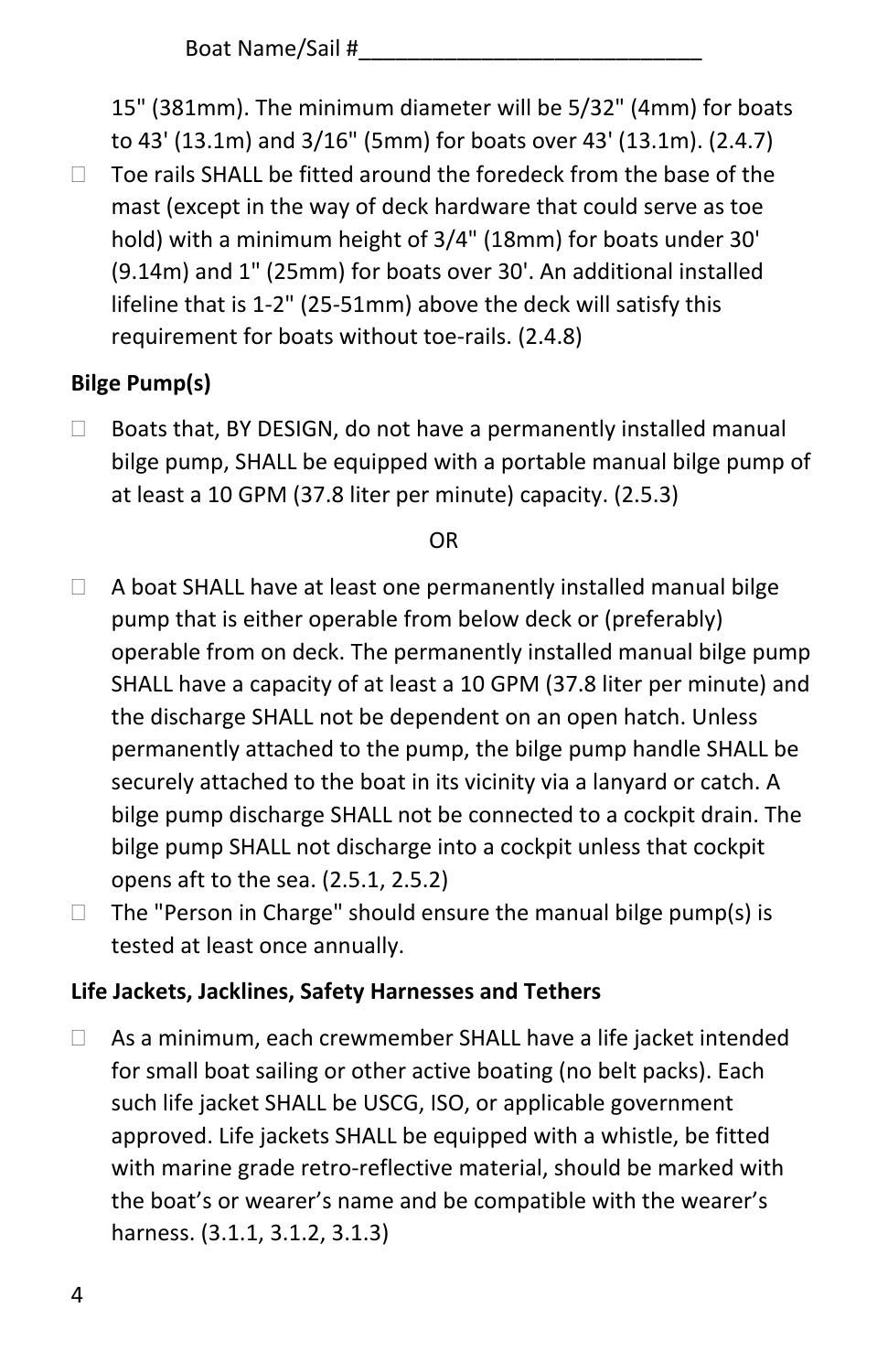- $\Box$  Boats should carry jacklines and the jacklines should be rigged prior to severe weather conditions.
- $\Box$  Boats should be equipped with an adequate number of safety harnesses and tethers to accommodate the minimum number of crew that must be on deck during severe weather conditions.
- $\Box$  Safety tethers should not be more than 6'7" (2m) long and should have a minimum tensile strength of 4500 Ib. (20kN). The tether should have a snap hook at its far end and a means to quickly disconnect the tether at the chest end. (3.1.4)
- $\Box$  The jacklines should have a breaking strength of at least 4500 lb. (20kN), should allow the crew to reach all points on deck and should be connected to similarly strong attachment points. (3.2.1)
- $\Box$  Multihulls should have jacklines or attachment points that are accessible when the vessel is inverted. (3.2.3)
- $\Box$  The "Person in Charge" should ensure that each life jacket, jackline, safety harness and tether is inspected at least once annually.

# **Navigation Lights**

□ A Boat racing between sunset and sunrise SHALL be equipped with navigation lights (either permanent or temporary) that meet U. S. Coast Guard or applicable government requirements and mounted so that they will not be obscured by the sails nor be located below deck level. (3.3.1)

Note: The "person in charge" is advised that U.S.C.G. rules require navigation lights to be exhibited from sunrise to sunset in restricted visibility.

# **Fire Extinguishers**

- □ A boat SHALL carry fire extinguisher(s) that meets U.S. Coast Guard or applicable government requirements, when applicable. (3.4)
- $\Box$  Fire extinguisher(s) should be readily accessible and when two or more are required (based on LOA of yacht) they should be stored in suitable and different parts of the boat.
- $\Box$  A boat should have a fire blanket adjacent to the stove. (2.3.3.1)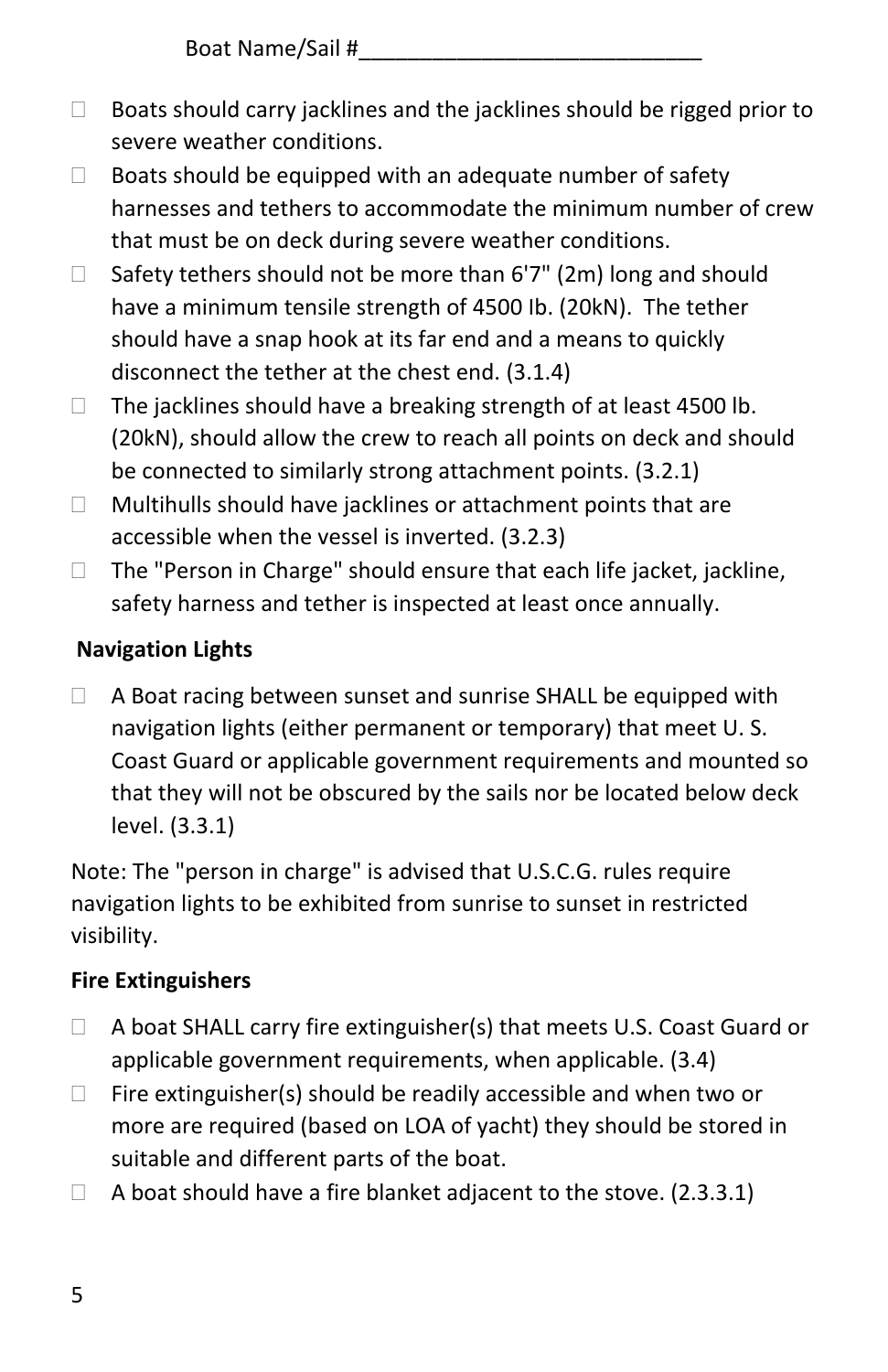Boat Name/Sail #

# **Communication & Navigation**

- $\Box$  A boat should be equipped with a permanently installed 25-watt VHF radio. A masthead antenna is preferred, but optional. If this is not practical, the boat SHALL be equipped with a watertight handheld VHF radio. Additionally, if the handheld radio is the only radio on board, there SHALL be a means to recharge the handheld radio or there SHALL be a fully charged back-up battery pack on board. (3.8.1, 3.8.2, 3.8.3)
- $\Box$  A boat should carry a cellular phone in a waterproof container.
- $\Box$  A boat SHALL carry a GPS receiver. (3.14)
- $\Box$  A boat SHALL carry an electronic means to record the position of a man overboard within ten seconds. This may be a GPS receiver. (3.15)
- $\Box$  A boat SHALL have a permanently mounted magnetic compass independent of the boat's electrical system suitable for steering at sea. (3.19.1)
- $\Box$  A boat SHALL have non-electronic charts that are appropriate for the race area. (3.20)
- $\Box$  A boat should have a permanently installed depth sounder that can measure to depths of at least 200 ft. (61m). (3.18)

#### **Man Overboard Equipment**

- $\Box$  A boat SHALL carry a Lifesling or equivalent man overboard rescue device equipped with a self-igniting light stored on deck and ready for immediate use. (3.7.1)
- A boat SHALL carry a Coast Guard or applicable government approved "throwable device". If the device carried above satisfies this requirement, no additional device is needed. (3.7.4)
- $\Box$  A boat SHALL have a throwing sock-type heaving line of 50' (15m) or greater of floating polypropylene line readily accessible to the cockpit. (3.7.3)

# **Additional Safety Equipment**

 $\Box$  A boat SHALL carry sound-making devices that meets U.S. Coast Guard or applicable government requirements, when applicable. (3.5)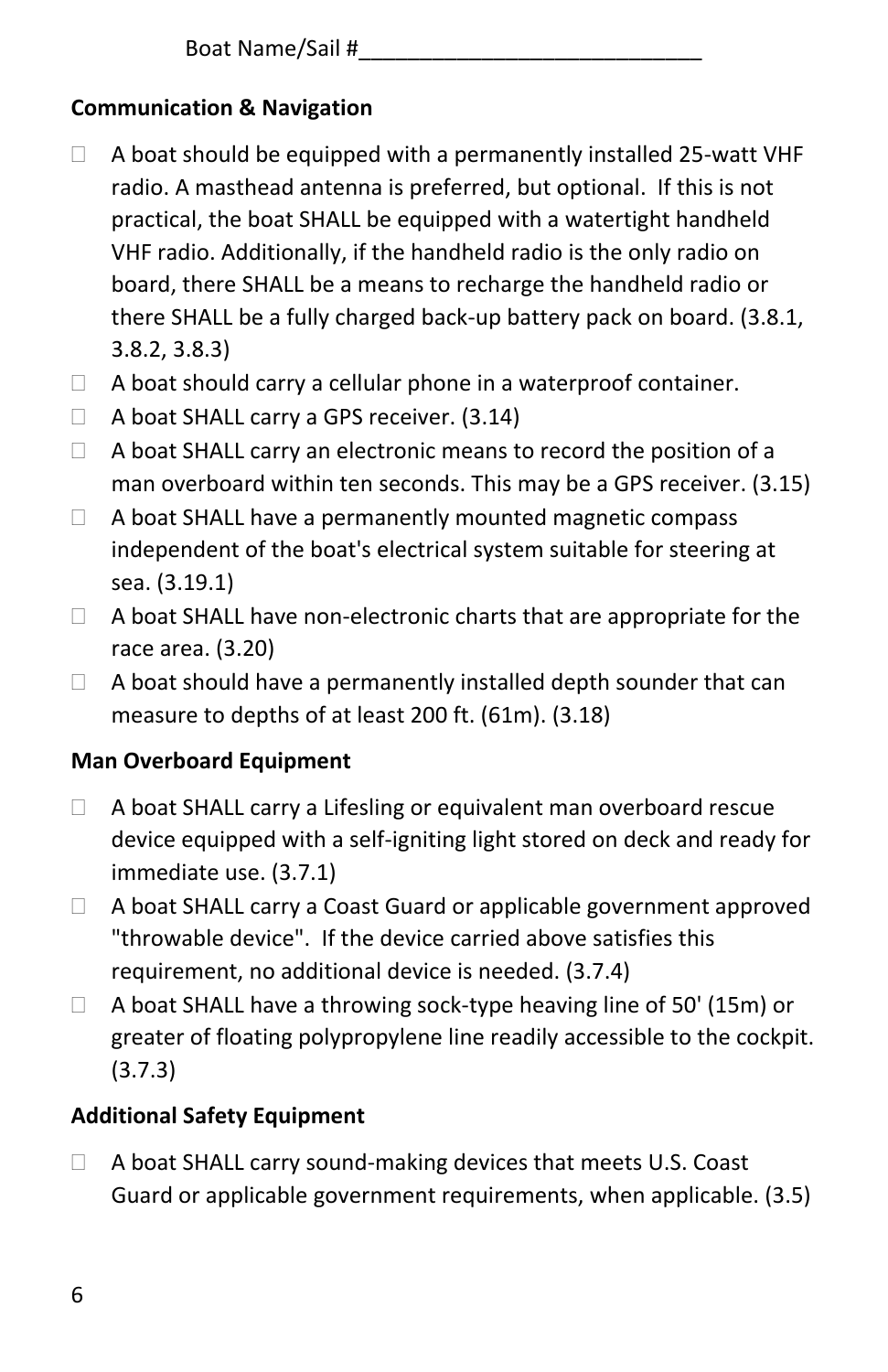- □ A boat SHALL carry U.S. Coast Guard (or applicable government entity) flares meeting day-night requirements not older than the expiration date. (3.6.6)
- $\Box$  A boat SHALL carry soft plugs of an appropriate material, tapered and of the appropriate size, attached or stowed adjacent to every through-hull opening. (3.22)
- □ A boat SHALL carry one anchor, meeting the anchor manufacturer's recommendations based on the yacht's size, with a suitable combination of chain and line. The anchor should be readily accessible. (3.23)
- $\Box$  A boat SHALL carry at least two watertight flashlights with spare batteries. (3.24.3)
- $\Box$  A boat SHALL carry a first aid kit and first aid manual suitable for the likely conditions of the passage and the number of crew aboard. (3.25)
- A boat SHALL carry an 11.5" (292mm) diameter or greater octahedral radar reflector or one of equivalent performance. (3.26)
- $\Box$  A boat SHALL carry two sturdy buckets of at least two gallons (8 liters) capacity with lanyards attached. (3.27.1)
- $\Box$  A boat SHALL post a durable, waterproof diagram or chart locating the principal items of safety equipment and through hulls in the main accommodation area where it can be easily seen. (3.28)
- $\Box$  Wheel steered boats SHALL have an emergency tiller, capable of being fitted to the rudder stock. (3.29.2)

# **Sails, Halyards, Boom Support & Preventer**

- $\Box$  A boat should have mainsail reefing capable of reducing the area of the sail by an amount appropriate for the weather conditions that are possible on the racecourse. (3.33.1)
- $\Box$  Boats that may not be capable of motoring to safe harbor in heavy weather (e.g., outboards) should consider this and develop a plan that may include heavy weather sails and/or significant reefs in the mainsail.
- $\Box$  A boat SHALL not be rigged with any halyard that requires a person to go aloft in order to lower a sail. (3.35)